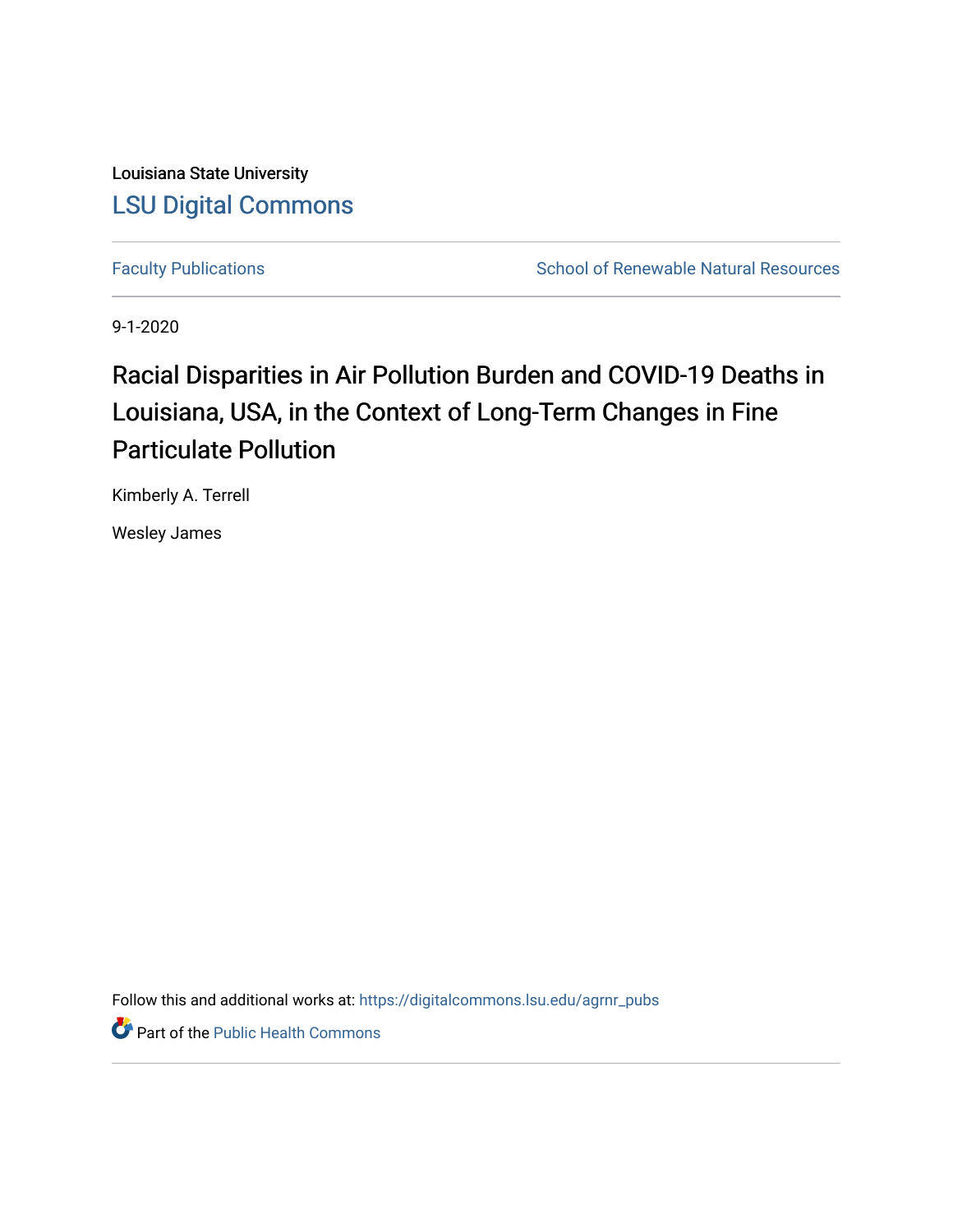# Racial Disparities in Air Pollution Burden and COVID-19 Deaths in Louisiana, USA, in the Context of Long-Term Changes in Fine Particulate Pollution

Kimberly A. Terrell and Wesley James

# **ABSTRACT**

Black Americans in Louisiana are disproportionately dying from COVID-19, and environmental disparities may be contributing to this injustice. While Black communities in Louisiana's industrialized regions (e.g., Cancer Alley, Calcasieu Parish) have been overburdened with pollution for decades, this disparity has not been evaluated by using recent data. Here, we explore statewide relationships among air pollution burden, race, COVID-19 death rates, and other health/socioeconomic factors. Measures of pollution burden included satellite-derived particulate matter ( $PM<sub>2.5</sub>$ ) concentrations and health risks from toxic air pollution (i.e., respiratory hazard [RH] and immunological hazard [IH], estimated by the Environmental Protection Agency). In addition, we evaluate changes in emissions and ambient concentrations of fine  $PM_{2.5}$  in Louisiana over the past few decades. Our overall goal was to better understand Louisiana's burden of air pollution in the context of COVID-19. By all measures, a higher burden of air pollution was associated with larger percentages of Black residents and increased unemployment across Louisiana census tracts. Across parishes, higher COVID-19 death rates were associated with increased RH and IH and larger percentages of Black residents. These associations were not driven by diabetes, obesity, smoking, age, or poverty. Industrial sources comprised more of Louisiana's  $PM_{2.5}$  in 2017 versus 1990, as vehicle contributions declined 75% whereas industrial emissions remained about the same overall (despite variation in the interim). Ambient concentrations of  $PM_{2.5}$  decreased statewide from 2000 to 2015, but subsequently increased in south Louisiana, concurrent with an upward trend in industrial emissions. Our findings highlight the critical need to address Louisiana's pollution disparities and to recognize air pollution exposure as a risk factor for COVID-19.

**Keywords:** environmental justice,  $PM_{2.5}$ , particulate matter, health disparities, industrial corridor, petrochemical, national air toxics assessment

# BACKGROUND

Louisiana has been among the U.S. states hardest<br>hit by the COVID-19 pandemic, with 88,590 cases and 3399 related deaths reported through July 17, 2020.<sup>1</sup> However, these impacts have not been evenly distributed<sup>2</sup>; Black Americans account for 33% of Louisiana's population, but an alarming 51% of COVID-19 deaths in

Dr. Terrell is a staff scientist at Environmental Law Clinic, Tulane University School of Law, New Orleans, Louisiana, USA; Adjunct Faculty at School of Renewable Natural Resources, Louisiana State University, Baton Rouge, Louisiana, USA; and Adjunct Faculty at Department of Biology, University of Memphis, Memphis, Tennessee, USA. Dr. James is a Associate Professor at Department of Sociology, University of Memphis, Memphis, Tennessee, USA.

A preliminary version of this study was posted on the Tulane Law School website at: [https://law.tulane.edu/sites/law.tulane](https://law.tulane.edu/sites/law.tulane.edu/files/Files/Terrell%20-%20COVID-19%20−%20PM%202.5%20Louisiana%202020-5-14%20WEB%20VERSION.pdf) [.edu/files/Files/Terrell%20-%20COVID-19%20](https://law.tulane.edu/sites/law.tulane.edu/files/Files/Terrell%20-%20COVID-19%20−%20PM%202.5%20Louisiana%202020-5-14%20WEB%20VERSION.pdf)-%20PM%202.5 [%20Louisiana%202020-5-14%20WEB%20VERSION.pdf](https://law.tulane.edu/sites/law.tulane.edu/files/Files/Terrell%20-%20COVID-19%20−%20PM%202.5%20Louisiana%202020-5-14%20WEB%20VERSION.pdf)

<sup>&</sup>lt;sup>1</sup>Louisiana Department of Health. COVID-19.<[http://ldh.la](http://ldh.la.gov/Coronavirus/) [.gov/Coronavirus/](http://ldh.la.gov/Coronavirus/)>. Accessed July 17, 2020. <sup>2</sup>

P.J. Fos, P.A. Honore, and K. Kellum. ''The Relationship of Diabetes and COVID-19: A Health Disparity.'' *Diabetes Complications* 4 (2020): 1–8.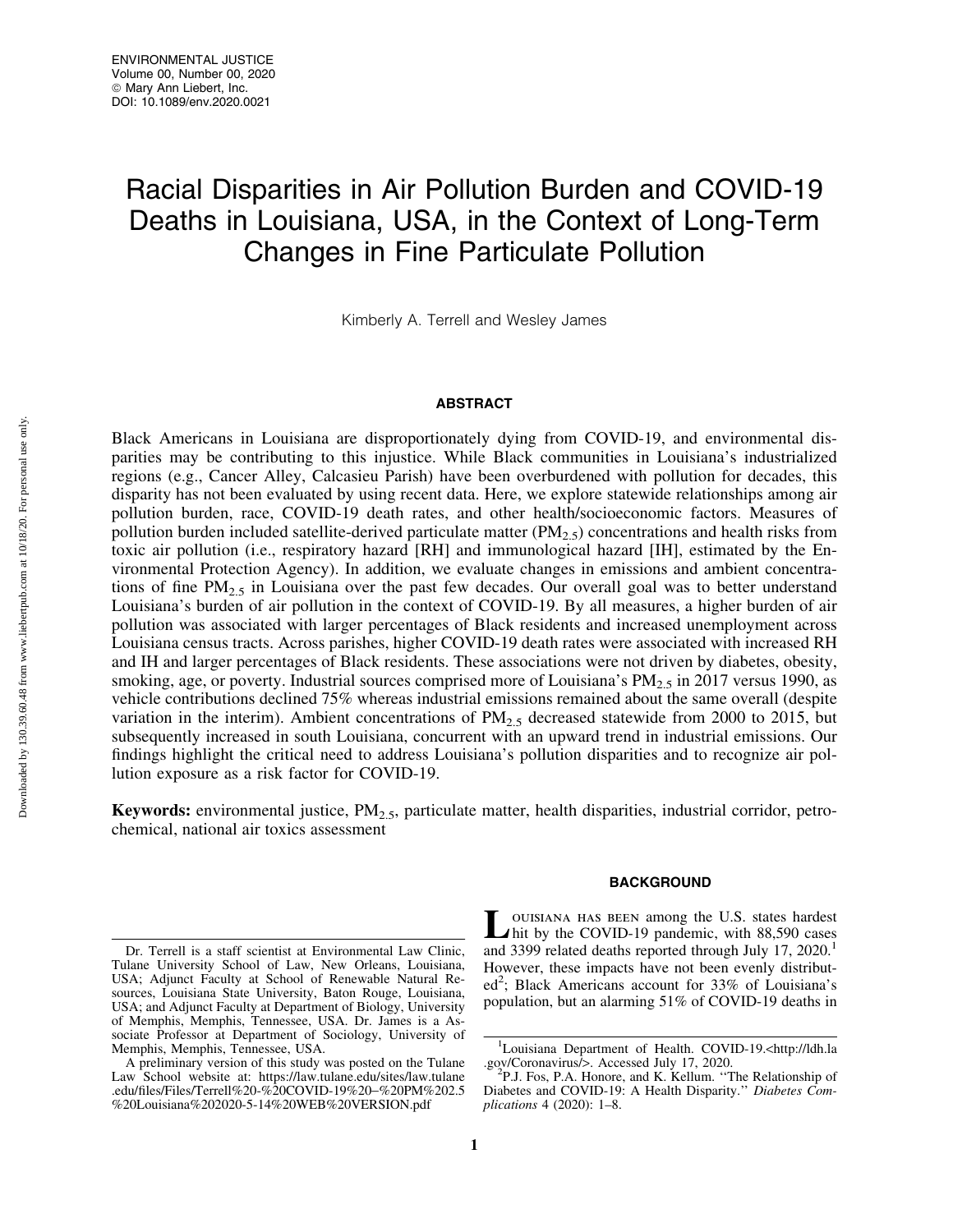the state. $3$  Similarly, disproportionate numbers of COVID-19 hospitalizations/deaths among Black Americans have been reported in multiple cities and states, and across the entire United States.<sup>4</sup> These disparities likely result from a complex mix of biological, social, and environmental factors, $5$  and air pollution is predicted to be one such factor.<sup>6</sup> Identifying potential links among race, pollution, socioeconomics, health, and COVID-19 deaths in Louisiana may help elucidate, and ultimately address, the intractable public health disparities in this state.

A growing body of research provides compelling evidence that exposure to common air pollutants increases susceptibility to respiratory diseases, including from viral infections.7 For example, exposure to particulate matter (PM) has been linked to higher rates of chronic cough, bronchitis, and chest illness among U.S. schoolchildren, $\frac{8}{3}$  as well as increased hospital admissions for pneumonia in both children and adults.<sup>9</sup> Several studies suggest that even short-term (<7 days) increases in PM can result in higher rates of respiratory infections among children and adults.<sup>10</sup>

Don Bambino Geno Tai, Aditya Shah, Chyke A. Doubeni, Irene G. Sia, and Mark L. Wieland. ''The Disproportionate Impact of COVID-19 on Racial and Ethnic Minorities in the United States." Clinical Infectious Diseases 2020: ciaa815.

United States." *Clinical Infectious Diseases* 2020: ciaa815.<br><sup>6</sup>Brandt, Beck, and Mersha. "Air Pollution, Racial Disparities, and COVID-19 Mortality."<br><sup>7</sup>Ionathan Ciancawicki and Ilona

<sup>7</sup>Jonathan Ciencewicki and Ilona Jaspers. "Air Pollution and Respiratory Viral Infection.'' *Inhalation Toxicology* 19 (Nov 2007): 1135–1146. <sup>8</sup>

Douglas W. Dockery, Frank E. Speizer, Daniel O. Stram, James H. Ware, John D. Spengler, and Benjamin G. Ferris. ''Effects of Inhalable Particles on Respiratory Health of Children.'' *American Review of Respiratory Disease* 139 (Mar 1989): 587-594.

<sup>9</sup>C.A. Pope, 3rd. "Respiratory Disease Associated with Community Air Pollution and a Steel Mill, Utah Valley.'' *AJPH* 79 (1989): 623–628. 10Mei Lin, David M. Stieb, and Yue Chen. ''Coarse Particulate

 $2$  TERRELL AND JAMES

Both short-term and long-term measurements of fine  $PM<sub>2.5</sub>$ exposure were linked to higher death rates from SARS, a coronavirus, during the  $2003$  outbreak in China.<sup>11</sup> Experimental studies are beginning to elucidate the mechanisms underlying these associations, with evidence that PM suppresses the early immune response, for example by reducing macrophage activity.<sup>12</sup>

Given the well-established link between air pollution and respiratory disease, there is growing concern that air pollution may increase susceptibility to COVID-19. This disease, caused by a novel coronavirus (SARS-CoV-2) that attacks the lungs, is characterized by respiratory distress and pneumonia.13 Indeed, air pollution exposure is associated with many of the co-morbidities that increase risk of severe illness or death from COVID-19, including diabetes, hypertension, lung cancer, asthma, and chronic obstructive pulmonary disease.<sup>14</sup> A recent, nationwide analysis from researchers at Harvard University found that a small increase in  $PM<sub>2.5</sub>$  exposure (measured over the short term or long term) was associated with a large increase in per capita COVID-19 death rates.<sup>15</sup> The analysis, currently under peer review, included more than 3000 counties and accounted for 20 confounding factors (e.g., diabetes, obesity, and days since first reported case [*18*]). At least eight other studies (representing the U.S., China, and several European countries) have reported geographic or temporal patterns that are consistent with an association between air pollution and COVID-19 death

Ecologic Study.'' *Environmental Health* 2 (Nov 2003): 15.<br><sup>12</sup>Ciencewicki and Jaspers. "Air Pollution and Respiratory Viral Infection."

<sup>&</sup>lt;sup>3</sup>Louisiana Department of Health. COVID-19. <[http://ldh.la](http://<http://ldh.la.gov/Coronavirus/>) [.gov/Coronavirus/](http://<http://ldh.la.gov/Coronavirus/>)>. Accessed July 17, 2020. <sup>4</sup>

<sup>&</sup>lt;sup>4</sup>New York City Health Department. Age-adjusted rates of lab-confirmed COVID-19 nonhospitalized cases, estimated nonfatal hospitalized cases, and patients known to have died by race/ethnicity group as of April 16, 2020. <[https://www1.nyc.gov/](https://www1.nyc.gov/assets/doh/downloads/pdf/imm/covid-19-deaths-race-ethnicity-04162020-1.pdf) [assets/doh/downloads/pdf/imm/covid-19-deaths-race-ethnicity-](https://www1.nyc.gov/assets/doh/downloads/pdf/imm/covid-19-deaths-race-ethnicity-04162020-1.pdf)[04162020-1.pdf](https://www1.nyc.gov/assets/doh/downloads/pdf/imm/covid-19-deaths-race-ethnicity-04162020-1.pdf)>. (Last accessed on May 6, 2020); Shikha Garg. ''Hospitalization Rates and Characteristics of Patients Hospitalized with Laboratory-Confirmed Coronavirus Disease 2019— COVID-NET, 14 States, March 1–30, 2020.'' *MMWR. Morbidity and Mortality Weekly Report* 69 (2020): 458–464; Eric B. Brandt, Andrew F. Beck, and Tesfaye B. Mersha. ''Air Pollution, Racial Disparities, and COVID-19 Mortality.'' *The Journal of Allergy and Clinical Immunology* 146 (Jul 2020): 61–63; Gregorio A. Millett, Austin T. Jones, David Benkeser, Stefan Baral, Laina Mercer, Chris Beyrer, Brian Honermann, *et al.* ''Assessing Differential Impacts of COVID-19 on Black Communities.'' *Annals of Epidemiology* 47 (Jul 2020): 37–44. <sup>5</sup>

Matter and Hospitalization for Respiratory Infections in Children Younger Than 15 Years in Toronto: A Case-Crossover Analysis.'' *Pediatrics* 116 (Aug 2005): e235–e240; Francesca Dominici, Roger D. Peng, Michelle L. Bell, Luu Pham, Aidan McDermott, Scott L. Zeger, and Jonathan M. Samet. ''Fine Particulate Air Pollution and Hospital Admission for Cardiovascular and Respiratory Diseases. *JAMA* 295 (Mar 2006): 1127–1134; J. Wordley, S. Walters, and J. G. Ayres. ''Short Term Variations in Hospital Admissions and Mortality and Particulate Air Pollution.'' *Occupational and Environmental Medicine* 54 (Feb 1997): 108–116.

<sup>11</sup>Yan Cui, Zuo-Feng Zhang, John Froines, Jinkou Zhao, Hua Wang, Shun-Zhang Yu, and Roger Detels. ''Air Pollution and Case Fatality of SARS in the People's Republic of China: An

Viral Infection."<br><sup>13</sup>Dawei Wang, Bo Hu, Chang Hu, Fangfang Zhu, Xing Liu, Jing Zhang, Binbin Wang, *et al.* ''Clinical Characteristics of 138 Hospitalized Patients With 2019 Novel Coronavirus–Infected Pneumonia in Wuhan, China.'' *JAMA* 323 (Mar 2020): 1061– 1069; Sufang Tian, Yong Xiong, Huan Liu, Li Niu, Jianchun Guo, Meiyan Liao, and Shu-Yuan Xiao. ''Pathological Study of the 2019 Novel Coronavirus Disease (COVID-19) Through Postmortem Core Biopsies.'' *Modern Pathology* 33 (Apr 2020):

 $14$ Ciencewicki and Jaspers. "Air Pollution and Respiratory Viral Infection''; Dominici *et al.* ''Fine Particulate Air Pollution and Hospital Admission for Cardiovascular and Respiratory Diseases"; Robert B. Hamanaka, and Gökhan M. Mutlu. "Particulate Matter Air Pollution: Effects on the Cardiovascular System.'' *Frontiers in Endocrinology* 9 (2018): 680; Qian Di, Yan Wang, Antonella Zanobetti, Yun Wang, Petros Koutrakis, Christine Choirat, Francesca Dominici, and Joel D. Schwartz. ''Air Pollution and Mortality in the Medicare Population.'' *The New England Journal of Medicine* 376 (2017): 2513–2522; Robert D. Brook, Barry Franklin, Wayne Cascio, Yuling Hong, George Howard, Michael Lipsett, Russell Luepker, *et al.* ''Air Pollution and Cardiovascular Disease: A Statement for Healthcare Professionals from the Expert Panel on Population and Prevention Science of the American Heart Association." *Cir-*<br>
<sup>15</sup>Y W<sub>2</sub>, **P.C.** Next, **P.C.** Next, **P.C.** Next, **P.C.** Next, **P.C.** Next, **P.C.** Next, **P.C.** Next, **P.C.** Next, **P.C.** Next, **P.C.** Next, **P.C.** Next, **P.C** 

<sup>&</sup>lt;sup>*X*</sup> Wu, R.C. Nethery, B.M. Sabath, D. Braun, and F. Dominici. ''Exposure to Air Pollution and COVID-19 Mortality in the United States. *MedRxiv* 2020.04.05.20054502; DOI: [https://doi.org/](https://doi.org/10.1101/2020.04.05.20054502.”) [10.1101/2020.04.05.20054502.''](https://doi.org/10.1101/2020.04.05.20054502.”) Harvard University 2020. <[https://](https://projects.iq.harvard.edu/covid-pm) [projects.iq.harvard.edu/covid-pm](https://projects.iq.harvard.edu/covid-pm)> Accessed July 17, 2020.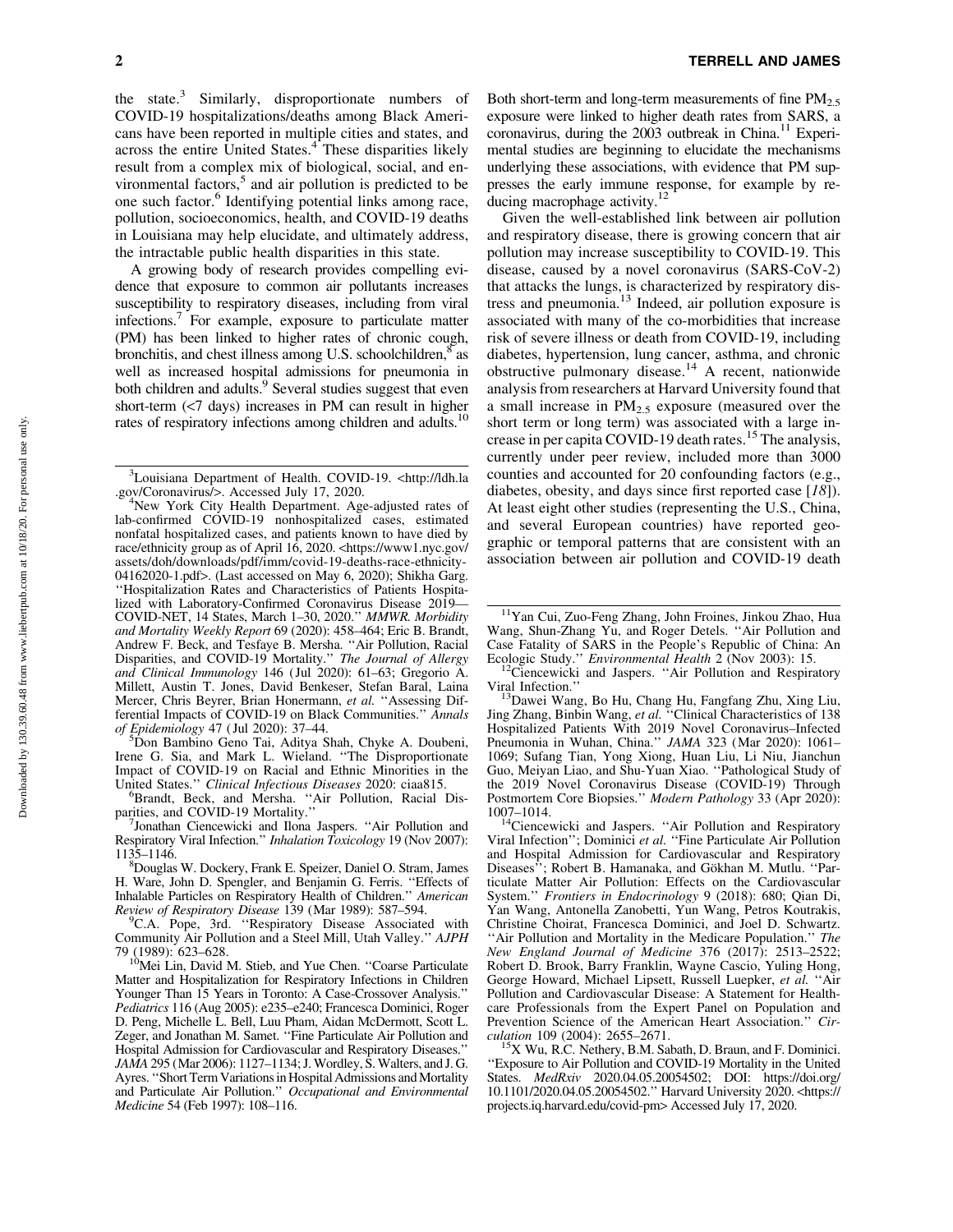rates, including a robust analysis of 355 municipalities in Netherlands that reported a nearly 100% increase in COVID-19 cases for every  $20\%$  increase in  $PM_{2.5}$  concentrations.<sup>16</sup> Although most of these studies have yet to undergo peer review, they collectively provide compelling evidence for a link between air pollution exposure and increased COVID-19 susceptibility.

Concerns about a possible link between air pollution and COVID-19 have brought national attention to Louisiana's ''Cancer Alley,'' a heavily industrialized, heavily polluted area with high percentages of Black Americans and high poverty rates.17 Also referred to as the ''Industrial Corridor" or "Death Alley," this  $\sim$  130 river-mile, winding stretch of land along the Mississippi River encompasses more than 200 industrial sources of air pollution from Baton Rouge to New Orleans, including petrochemical facilities, metal manufacturers, and fertilizer plants.<sup>18</sup> In

<sup>16</sup>Marco Travaglio, Yizhou Yu, Rebeka Popovic, Nuno Santos Leal, and L. Miguel Martins. ''Links between Air Pollution and COVID-19 in England.'' *MedRxiv* (April 2020), 2020.04.16.20067405; Yaron Ogen. ''Assessing Nitrogen Dioxide (NO2) Levels as a Contributing Factor to Coronavirus (COVID-19) Fatality.'' *Science of the Total Environment* 726 ( Jul 2020): 138605; Riccardo Pansini and Davide Fornacca. ''Initial Evidence of Higher Morbidity and Mortality Due to SARS-CoV-2 in Regions with Lower Air Quality.'' *MedRxiv* (Apr 2020), 2020.04.04.20053595; Michael Hendryx and Juhua Luo. ''COVID-19 Prevalence and Fatality Rates in Association with Air Pollution Emission Concentrations and Emission Sources.'' *Environmental Pollution* 265 (Oct 2020): 115126; Cui *et al.* ''Air Pollution and Case Fatality of SARS in the People's Republic of China''; Ye Yao, Zhixi Liu, Xia Meng, Weidong Wang, Haidong Kan, and Weibing Wang. *Temporal Association Between Particulate Matter Pollution and Case Fatality Rate of COVID-19 in Wuhan, China*. 2020. <[https://](https://doi.org/10.1101/2020.04.09.20049924;) [doi.org/10.1101/2020.04.09.20049924;](https://doi.org/10.1101/2020.04.09.20049924;) Daniele Fattorini, and Francesco Regoli. ''Role of the Chronic Air Pollution Levels in the Covid-19 Outbreak Risk in Italy.'' *Environmental Pollution* 264 (Sep 2020): 114732; Bo Pieter Johannes Andree. ''Incidence of COVID-19 and Connections with Air Pollution Exposure: Evidence from the Netherlands.'' *MedRxiv* (May 2020): 2020.04.27.20081562.<br><sup>17</sup>Julie Dermansky. "Long Exposed to Polluted Air, Louisi-

ana's Cancer Alley Residents Are Now in a COVID-19 Hotspot.'' DeSmog (Apr 2020). <[https://www.desmogblog.com/](https://www.desmogblog.com/2020/04/13/polluted-air-louisiana-cancer-alley-st-john-baptist-parish-covid-19-hotspot>;) [2020/04/13/polluted-air-louisiana-cancer-alley-st-john-baptist](https://www.desmogblog.com/2020/04/13/polluted-air-louisiana-cancer-alley-st-john-baptist-parish-covid-19-hotspot>;)[parish-covid-19-hotspot](https://www.desmogblog.com/2020/04/13/polluted-air-louisiana-cancer-alley-st-john-baptist-parish-covid-19-hotspot>;)>; Accessed July 17, 2020. P.K.P. Perera and N. Lam. ''An Environmental Justice Assessment of the Mississippi River Industrial Corridor in Louisiana, Us Using a Gis-Based Approach.'' *Applied Ecology and Environmental Research* 11 (2013): 681–697; Trymaine Lee. ''First Pollution, Now Coronavirus: Black Parish in Louisiana Deals with 'a Double Whammy' of Death.'' *NBC News*, April 23, 2020. <[https://www.nbcnews.com/podcast/into-america/first-pollution](https://www.nbcnews.com/podcast/into-america/first-pollution-now-coronavirus-Black-parish-louisiana-deals-double-whammy-n1189951>;)[now-coronavirus-Black-parish-louisiana-deals-double-whammy](https://www.nbcnews.com/podcast/into-america/first-pollution-now-coronavirus-Black-parish-louisiana-deals-double-whammy-n1189951>;)[n1189951](https://www.nbcnews.com/podcast/into-america/first-pollution-now-coronavirus-Black-parish-louisiana-deals-double-whammy-n1189951>;)>; Accessed July 17, 2020. Sophie Kasakove. ''Cancer Alley Has Some of the Highest Coronavirus Death Rates in the U.S.'' *VICE* 2020. <[https://www.vice.com/en\\_us/article/](https://www.vice.com/en_us/article/pke94n/cancer-alley-has-some-of-the-highest-coronavirus-death-rates-in-the-country>;) [pke94n/cancer-alley-has-some-of-the-highest-coronavirus-death](https://www.vice.com/en_us/article/pke94n/cancer-alley-has-some-of-the-highest-coronavirus-death-rates-in-the-country>;)[rates-in-the-country](https://www.vice.com/en_us/article/pke94n/cancer-alley-has-some-of-the-highest-coronavirus-death-rates-in-the-country>;)>; Wesley James, Chunrong Jia, and Satish Kedia. ''Uneven Magnitude of Disparities in Cancer Risks from Air Toxics.'' *International Journal of Environmental Research and Public Health* 9 (Dec 2012): 4365–4385. 18Louisiana Department of Environmental Quality. Emissions

response to the evidence linking air pollution and COVID-19, the Louisiana Chemical Association claimed that ''*growing industry is actually causing emissions to go down, not up*'' and that vehicle emissions were a major PM source in Louisiana.<sup>19</sup> This narrative contradicts the firsthand experiences of Cancer Alley residents, many of whom have a higher risk of cancer from air pollution than  $\geq$ 95% of Americans.<sup>20</sup> Environmental justice efforts have been ongoing in Louisiana for decades, as petrochemical development has continually targeted African American communities, $2<sup>1</sup>$  many of which were founded by enslaved people after emancipation.<sup>22</sup> For these communities, ''victories'' are hard-fought and rarely (if ever) achieve true justice, as illustrated by grassroots campaigns for paid relocation—a goal that would dissolve a community to protect the health of its citizens.<sup>23</sup> Louisiana's environmental justice efforts have intensified in response to a new, ongoing wave of industrialization that began in  $\sim$  2014, largely driven by U.S. natural gas production.<sup>24</sup> Although disjunct from Cancer Alley, Calcasieu Parish (southwest Louisiana) is, in a sense, the epicenter of the Louisiana's environmental justice efforts, with the highest industrial emissions in the state by a wide margin.<sup>25</sup>

In both Cancer Alley and southwest Louisiana, there are major gaps in the air monitoring network maintained by the Louisiana Department of Environmental Quality (LDEQ) to determine compliance with federal air quality standards. For example, LDEQ has no  $PM_{2.5}$  monitors in five of the 11 Cancer Alley parishes (Ascension, Plaquemines, St. Charles, St. James, and St. John the

*Louisiana's Chemical Corridor Disputes*. (Cambridge, MA: The MIT Press, 2003); Wesley James, Chunrong Jia, and Satish Kedia. ''Uneven Magnitude of Disparities in Cancer Risks from Air Toxics.''; Perera and Lam. ''An Environmental Justice Assessment of the Mississippi River Industrial Corridor in

Louisiana, Us Using a Gis-Based Approach."<br><sup>22</sup>David Mitchell. "Archaeologists Missed Cemetery inside Site for Formosa Complex in St. James, Report Claims.'' *The Advocate*. <[https://www.theadvocate.com/baton\\_rouge/news/](https://www.theadvocate.com/baton_rouge/news/business/article_79fe376a-63a0-11ea-bb30-8b2aecdd807b.html) [business/article\\_79fe376a-63a0-11ea-bb30-8b2aecdd807b.html](https://www.theadvocate.com/baton_rouge/news/business/article_79fe376a-63a0-11ea-bb30-8b2aecdd807b.html)>.

(Last accessed on May 5, 2020). 23Steve Lerner. *Diamond: A Struggle for Environmental Justice in Louisiana's Chemical Corridor.* (Cambridge, MA:<br>The MIT Press, 2005).

The Advocate. "Our Views: Louisiana Has a Great Boom in Natural Gas, but It's Still Subject to Markets.'' 2020. <[https://www](https://www.theadvocate.com/baton_rouge/opinion/our_views/article_455caf96-42b2-11ea-810f-eb7d983f423b.html) [.theadvocate.com/baton\\_rouge/opinion/our\\_views/article\\_455caf96-](https://www.theadvocate.com/baton_rouge/opinion/our_views/article_455caf96-42b2-11ea-810f-eb7d983f423b.html)42b2-11ea-810f-eb7d983f423b.html>. Accessed July 17, 2020.

[42b2-11ea-810f-eb7d983f423b.html](https://www.theadvocate.com/baton_rouge/opinion/our_views/article_455caf96-42b2-11ea-810f-eb7d983f423b.html)>. Accessed July 17, 2020.<br><sup>25</sup>Heather Rogers. ''Erasing Mossville: How Pollution Killed a Louisiana Town.'' *The Intercept* (blog) November2015. <[https://theintercept.com/2015/11/04/erasing-mossville-how](https://theintercept.com/2015/11/04/erasing-mossville-how-pollution-killed-a-louisiana-town/)[pollution-killed-a-louisiana-town/](https://theintercept.com/2015/11/04/erasing-mossville-how-pollution-killed-a-louisiana-town/)>. Accessed July 17, 2020.

Reporting and Inventory Center (ERIC). <[https://business](https://business.deq.louisiana.gov/Eric/EricHome) [.deq.louisiana.gov/Eric/EricHome](https://business.deq.louisiana.gov/Eric/EricHome)>. (Last accessed on May 2, 2020).

<sup>&</sup>lt;sup>19</sup>shreveporttimes.com. "75 Percent Improvement in 30 Years Is a Win for Louisiana Communities.'' <[https://www.shreveport](https://www.shreveporttimes.com/story/opinion/columnists/2019/11/27/louisiana-air-emissions-chemical-plants/4195196002/) [times.com/story/opinion/columnists/2019/11/27/louisiana-air](https://www.shreveporttimes.com/story/opinion/columnists/2019/11/27/louisiana-air-emissions-chemical-plants/4195196002/)[emissions-chemical-plants/4195196002/](https://www.shreveporttimes.com/story/opinion/columnists/2019/11/27/louisiana-air-emissions-chemical-plants/4195196002/)>. (Last accessed on May 7, 2020); Leslie Cardé. "Studies Show Link between Pollution and COVID-19 Mortality.'' *The Lens*, 4 May 2020. https://thelensnola.org/2020/05/04/studies-show-link-between-<br>pollution-and-covid-19-mortality/

[pollution-and-covid-19-mortality/](https://thelensnola.org/2020/05/04/studies-show-link-between-pollution-and-covid-19-mortality/)<br><sup>20</sup>U.S. Environmental Protection Agency. ''2014 National Air Toxics Assessment.'' August 2018. <[https://www.epa.gov/](https://www.epa.gov/national-air-toxics-assessment/2014-nata-map) [national-air-toxics-assessment/2014-nata-map](https://www.epa.gov/national-air-toxics-assessment/2014-nata-map)>. 21Barbara L. Allen. *Uneasy Alchemy: Citizens and Experts in*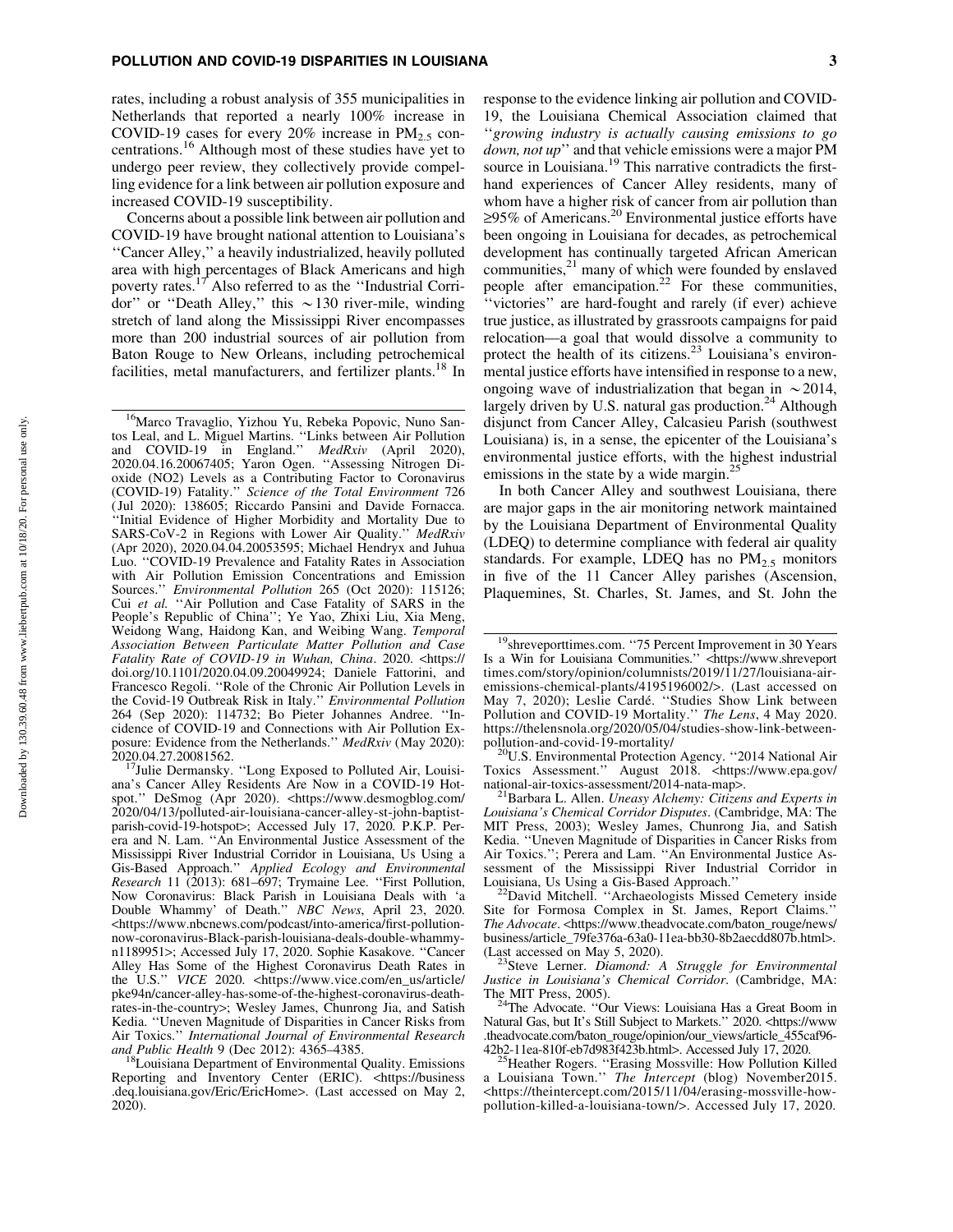Baptist), four of which also lack a monitor for nitrogen oxides  $(NO_x)$ , another type of pollutant of major concern for respiratory health.<sup>26</sup> Although these "goldstandard'' monitors are needed to ensure that air quality meets federal standards, pollution disparities can be identified by using data from emissions inventories<sup>27</sup> or satellite measurements.<sup>28</sup>

From an environmental justice perspective, the existence of a pollution disparity is sufficient to warrant corrective action, regardless of the cause(s) of that disparity. Specifically, according to EPA, environmental justice requires that ''*no group of people, including a racial, ethnic or a socioeconomic group, should bear a disproportionate share of the negative environmental consequences from industrial, municipal and commercial operations or the execution of federal, state, local and tribal programs and policies*.''29 Thus, basic, exploratory research (including the study reported here) is needed to identify environmental disparities, independent of understanding their underlying driver(s). However, no study (to our knowledge) has evaluated the existence of pollution disparities in Cancer Alley since 2013, when toxic facilities were reported to be disproportionately located in Black and low-income communities (*7*). To our knowledge, the only other study to examine pollution disparities in Cancer Alley used data from the 2005 National Air Toxics Assessment and found that Black American and low-income communities are overburdened with air pollution.<sup>30</sup>

Here, we explore the relationships among pollution, race, socioeconomic status, and per capita COVID-19 death rates in Louisiana (through July 17, 2020) and examine long-term, statewide trends in  $PM<sub>2.5</sub>$  pollution. We present two parallel disparity analyses, one at the census tract level (excluding COVID-19 data) and one at the parish level (including COVID-19 data, which are unavailable at a finer geographic scale). For both analyses, we use two independent measures of pollution burden: satellite-derived  $\overrightarrow{PM}_{2.5}$  estimates<sup>31</sup> and EPA estimates of health risks (i.e., respiratory hazard [RH] and immunological hazards [IHs]) from the combined effects of all modeled air pollutants.<sup>32</sup> We chose these hazard indices given their relevance to COVID-19 susceptibility.<sup>33</sup> We predicted that pollution burden would be positively correlated with the percentage of Black residents in the population and with measures of economic hardship. Further, we predicted that parish-level per capita COVID-19 death rates would be positively correlated with pollution burden, percentages of Black residents, and economic hardship. Our goals were to identify any existing pollution/ COVID-19 disparities and determine whether Louisiana's  $PM<sub>2.5</sub>$  pollution levels (from industrial and nonindustrial sources) have changed over the past several decades.

# **METHODS**

#### Data sources and calculations

We obtained the most recent data available from the following sources: parish-level COVID-19 data through July 17, 2020 from the Louisiana Department of Health<sup>34</sup>; estimated  $PM_{2.5}$  emissions for all available years (1990, 1996–2017) from the 2017 National Emissions Inventory<sup>35</sup>; population data from the U.S. Census Bureau's 2014–2018 American Community Surveys (5-year estimates); 2014–2016 diabetes and obesity prevalences from the U.S. Centers for Disease Control's Diabetes Surveillance System<sup>36</sup>; and smoking data from the U.S. CDC's Behavioral Risk Factor Surveillance System 2017 survey. In addition, we obtained RH Index and IH Index by census tract from the 2014 National Air Toxics Assessment.<sup>37</sup> The EPA calculates these hazards as the ratio of exposure concentration to reference concentration (i.e., no adverse health effects expected), with pollutant-specific hazard values summed for each organ system.<sup>38</sup> We used tract-level hazard data to calculate the population-weighted mean for RH and IH at the parish level. We obtained annual mean  $PM_{2.5}$  estimated

<sup>&</sup>lt;sup>26</sup>Louisiana Department of Environmental Quality. "2020<br>  $2^{6}$ Louisiana Annual Monitoring Network Plan." <https:// Louisiana Annual Monitoring Network Plan." [edms.deq.louisiana.gov/app/doc/view.aspx?doc=12170694&ob=](https://edms.deq.louisiana.gov/app/doc/view.aspx?doc=12170694&ob=yes&child=yes)<br>yes&child=yes>. (Last accessed on July 14, 2020).

<sup>&</sup>lt;sup>27</sup>US EPA, Office of Air Quality Planning and Standards. ''2014 NATA: Technical Support Document.'' Reports and Assessments. US EPA August 2018. <[https://www.epa.gov/](https://www.epa.gov/national-air-toxics-assessment/2014-nata-technical-support-document) [national-air-toxics-assessment/2014-nata-technical-support](https://www.epa.gov/national-air-toxics-assessment/2014-nata-technical-support-document)[document](https://www.epa.gov/national-air-toxics-assessment/2014-nata-technical-support-document)>. Accessed July 17, 2020.<br><sup>28</sup>Aaron vanDonkelaar, Randall V. Martin, Chi Li, and

Richard T. Burnett. ''Regional Estimates of Chemical Composition of Fine Particulate Matter Using a Combined Geoscience-Statistical Method with Information from Satellites, Models, and Monitors.'' *Environmental Science & Technology* 53 (Mar

<sup>2019): 2595–2611.&</sup>lt;br><sup>29</sup>US EPA, OA. "EJ 2020 Glossary." Data and Tools. US EPA October2016. <[https://www.epa.gov/environmentaljustice/](https://www.epa.gov/environmentaljustice/ej-2020-glossary)<br>ej-2020-glossary>. Accessed July 17, 2020.

 $^{30}$ James, Jia, and Kedia. "Uneven Magnitude of Disparities in Cancer Risks from Air Toxics."

vanDonkelaar et al. "Regional Estimates of Chemical Composition of Fine Particulate Matter Using a Combined Geoscience-Statistical Method with Information from Satellites, Models, and Monitors.''

 $32$ From all sources and from stationary point sources only; U.S. Environmental Protection Agency. ''2014 National Air Toxics Assessment.'' 33Ciencewicki and Jaspers. ''Air Pollution and Respiratory

Viral Infection''; U.S. Centers for Disease Control. ''Coronavirus Disease 2019 (COVID-19): People Who Are at Higher Risk for Severe Illness." <[https://www.cdc.gov/coronavirus/](https://www.cdc.gov/coronavirus/2019-ncov/need-extra-precautions/people-at-higher-risk.html) [2019-ncov/need-extra-precautions/people-at-higher-risk.html](https://www.cdc.gov/coronavirus/2019-ncov/need-extra-precautions/people-at-higher-risk.html)>. (Last accessed on May 2, 2020); Wei-jie Guan, Wen-hua Liang, Yi Zhao, Heng-rui Liang, Zi-sheng Chen, Yi-min Li, Xiao-qing Liu, et al. "Comorbidity and Its Impact on 1590 Patients with Covid-19 in China: A Nationwide Analysis.'' *The European*

<sup>&</sup>lt;sup>34</sup>Louisiana Department of Health. ''COVID-19.''<br><sup>35</sup>U.S. Environmental Protection Agency. ''Air Pollutant Emissions Trends Data.'' Policies and Guidance July2015. <https://www.epa.gov/air-emissions-inventories/air-pollutant-emissions-trends-data>. Accessed July 17, 2020.

U.S. Centers for Disease Control. U.S. Diabetes Surveillance System.<https://gis.cdc.gov/grasp/diabetes/DiabetesAtlas.html>>.<br>(Last accessed on May 7, 2020).

 $\frac{37 \text{U.S. Environmental Protection Agency.}}{2014 \text{ National Air Toxics Assessment."}}$ 

 $38$ For more detail, see US EPA.  $\cdot$ 2014 NATA.''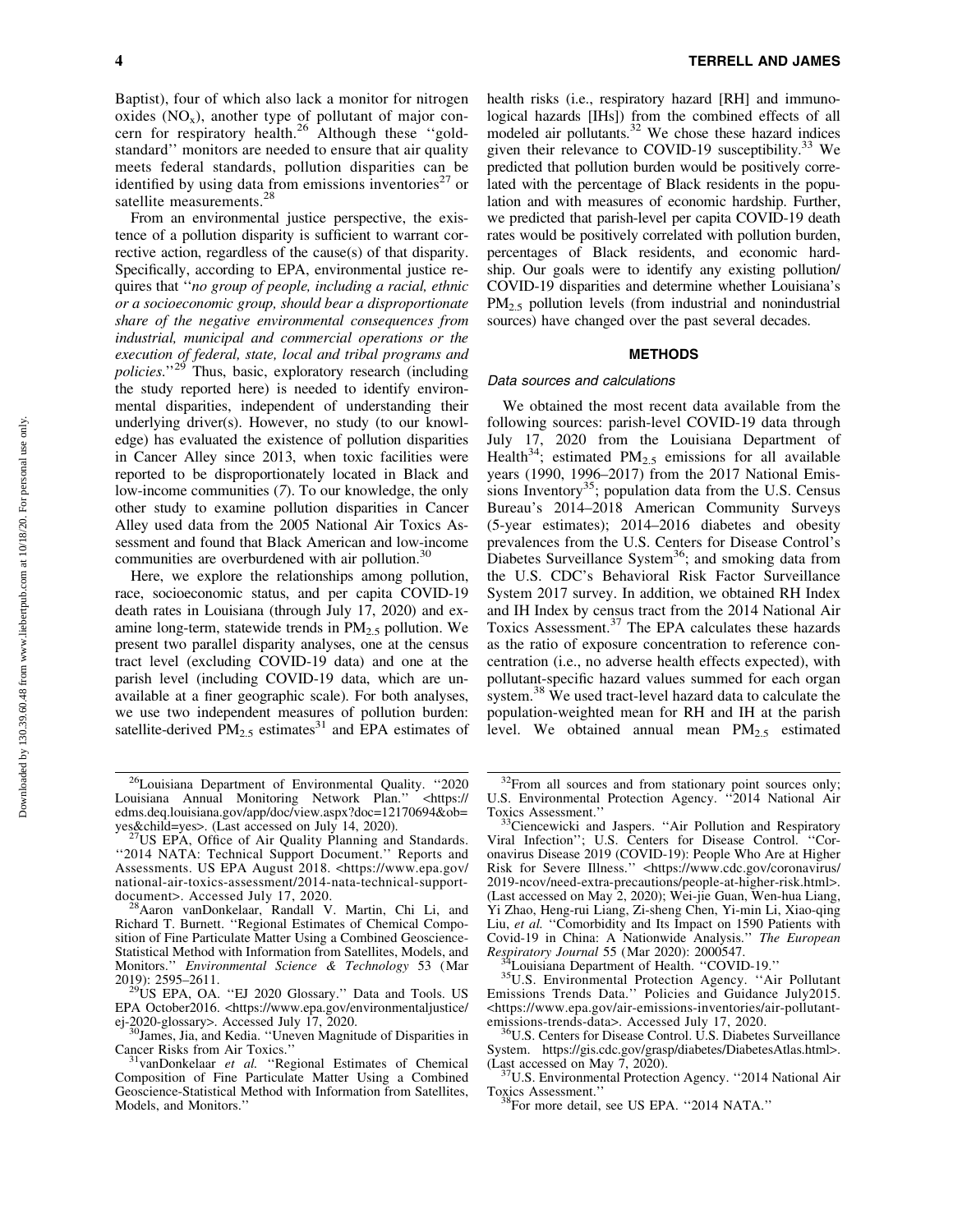concentrations  $(1^{\circ} \times 1^{\circ}$  resolution) for the years 2000– 2016 from vanDonkelaar *et al.39* We generated long-term (2000–2016)  $PM<sub>2.5</sub> averages at the census tract level by$ using the RasterStats plug-in in QGIS. Per capita COVID-19 death rates were calculated as: parish death count/parish 2019 population estimate.<sup>40</sup> We report death rates per 10,000 population.

# Disparity analyses

For disparity analyses, we included factors that, based on previous research, $41$  might be related to COVID-19 death rates or pollution burden. These factors included: percent white (one race, including Hispanic), percent Black (one or more races), unemployment rate, poverty rate, percent of the population aged 65 and older, percent of seniors (aged 65+) living in poverty, percent of current smokers (adults), percent of diabetes (adults), percent of obese (adults), population density, and the number of days since the first reported COVID-19 case in the parish. As described earlier, pollution estimates included  $PM<sub>2.5</sub>$ , RH, and IH. In addition, we included RH and IH values from stationary point sources only (spRH and spIH), which excludes contributions from wildfires, vehicles, households, and other small, transient, or mobile sources.

For each dataset, the distribution of the data was evaluated by using the Shapiro-Wilks test for normality and visually inspected by using normal quantile-quantile plots in R. When there was evidence of non-normality (i.e., Shapiro-Wilks  $p$  < 0.05), the data were transformed by using a custom transformation identified using Tukey's Ladder of Powers function in the *rcompanion* package of R. Data transformations and corresponding Shapiro-Wilks *p-*values are provided in Appendix Table A1. Census tract-level pollution data were severely non-normal, and the distribution was not improved by transformation. Thus, all census tract-level data were analyzed by using a nonparametric test, as described later.

To identify parish-level disparities related to COVID-19, we evaluated the relationship between the per capita COVID-19 death rate and each of the factors mentioned earlier by using Pearson's correlation after transforming non-normal data (Appendix Table A1). We conducted a parallel analysis to understand pollution disparities at the census tract level by using Spearman's (nonparametric) correlation. Health data (i.e., COVID-19 deaths, diabetes, obesity, and smoking) were not available at the census tract level and were thus omitted from the census tract-level analysis. All results were significant at the 0.05 level. IRB approval was not required because this study relied entirely on publicly available data.

# Analyses of  $PM<sub>2.5</sub>$  over time in Louisiana

We examined both  $PM_{2.5}$  emissions and  $PM_{2.5}$  ambient (i.e., outdoor air) concentrations in Louisiana by using all available years of data in our datasets (i.e., 1990 and 1996–2017 emissions data [*44*] and 2000–2018 ambient concentrations [*40*]). To better understand the relative contribution of Louisiana's industries to  $PM_{2.5}$  emissions, we combined emissions data from industrial subcategories and plotted these values relative to nonindustrial categories by using Microsoft Excel. Industrial subcategories included chemical manufacturing, metals processing, petroleum processes, other industrial manufacturing (e.g., paper production), fuel combustion from industrial facilities, and storage and transport of industrial materials. We did not report separate industrial subcategories, because industry sectors are not fully broken down for each category in this dataset (e.g., ''industrial fuel combustion'' includes emissions from multiple industries). Nonindustrial sources included: vehicles (combined highway and off-highway), fuel combustion from electric utilities, fuel combustion from other sources, waste disposal and processing, solvent use, wildfires, prescribed burns, and miscellaneous sources (e.g., asphalt paving, construction, and human cremation). It should be noted that the nonindustrial category includes some contributions from industrial-related activity (e.g., waste disposal, construction, or vehicles). Because wildfires and prescribed burns were only reported separately (from miscellaneous) after the 1990s, we included these categories in miscellaneous sources. We included solvent use in the miscellaneous category, because its emissions were too small to be visualized in a graph.

# RESULTS

# Relationships among air pollution burden, race, and poverty in Louisiana at the census tract level

Louisiana census tracts with larger percentages of Black residents had higher pollution burdens (PM<sub>2.5</sub>, RH, spRH, and IH; Fig. 1 and Table 1). Higher unemployment rates also were associated with increased pollution burden ( $PM_{2.5}$ , RH, and IH), whereas poverty was negatively correlated with some measures of pollution burden (RH and IH; Table 1). Conversely, most or all measures of pollution burden were lower in census tracts with larger percentages of whites or larger percentages of senior citizens, respectively (Table 1).

# COVID-19 death rates relative to pollution estimates, race, and poverty in Louisiana at the Parish level

With two exceptions (Tensas and Cameron parishes), every parish in Louisiana had reported at least one

<sup>&</sup>lt;sup>39</sup>vanDonkelaar et al. "Regional Estimates of Chemical Composition of Fine Particulate Matter Using a Combined Geoscience-Statistical Method with Information from Satellites,

<sup>&</sup>lt;sup>0</sup>U.S. Census Bureau. "American Community Survey Annual Estimates of the Resident Population for Counties: 2019.'' 2020. <[https://www.census.gov/data/datasets/time-series/demo/](https://www.census.gov/data/datasets/time-series/demo/popest/2010s-counties-total.html) [popest/2010s-counties-total.html](https://www.census.gov/data/datasets/time-series/demo/popest/2010s-counties-total.html)>. Accessed May 23, 2020. 41Perera and Lam. ''An Environmental Justice Assessment of

the Mississippi River Industrial Corridor in Louisiana, Us Using a Gis-Based Approach''; Wu *et al.* ''Exposure to Air Pollution and COVID-19 Mortality in the United States. MedRxiv 2020.04.05.20054502; Doi: [Https://Doi.Org/10.1101/2020.04](Https://Doi.Org/10.1101/2020.04.05.20054502”;) [.05.20054502'';](Https://Doi.Org/10.1101/2020.04.05.20054502”;) James, Jia, and Kedia. ''Uneven Magnitude of Disparities in Cancer Risks from Air Toxics''; U.S. Centers for Disease Control. ''Coronavirus Disease 2019 (COVID-19): People Who Are at Higher Risk for Severe Illness.''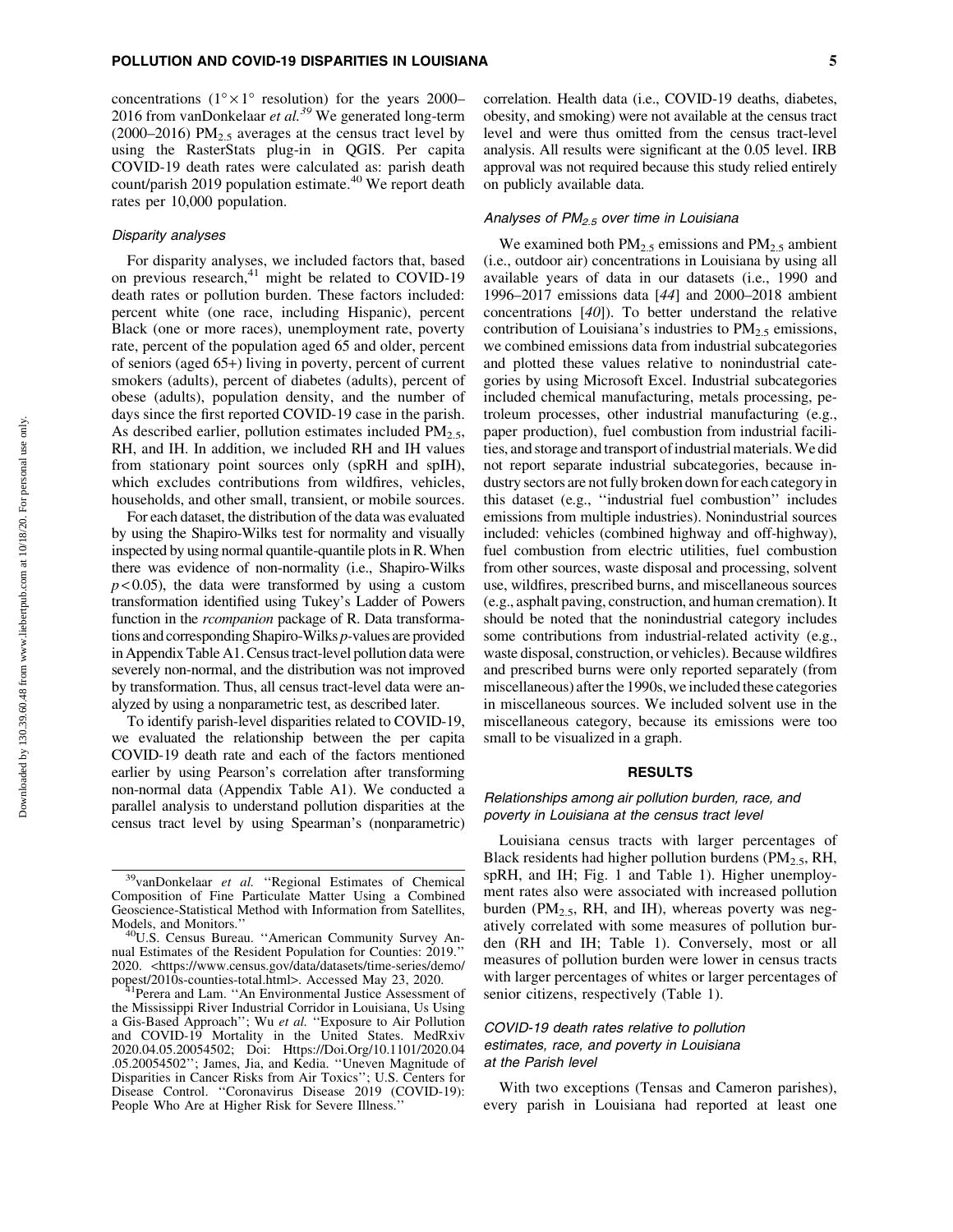

FIG. 1. RH, IH, and percentage of Black American residents by census tract. Hazards are from the most recent (2014) National Air Toxics Assessment and reflect stationary point sources of pollution only (i.e., excluding vehicles and other mobile or nonpoint sources). Hazards are broken down by quantile. IH, immunological hazard; RH, respiratory hazard.

COVID-19 related death by July 17, 2020. Six of the 10 parishes with the highest COVID-19 death rates in Louisiana through July 17, 2020 were in Cancer Alley: St. John the Baptist, St. James, Orleans, Iberville, West Baton Rouge, and Jefferson (Table 2). Among these parishes, COVID-19 death rates were 2.1- to 3.7-fold above the state median; by contrast, only 4 of the 53 parishes outside Cancer Alley were in this top 10 group, 2 of which were adjacent to Cancer Alley Parishes (Table 2). Across all parishes, increased per capita COVID-19 death rates were associated with higher

spRH, IH, and spIH (Table 3 and Fig. 2A, B). In addition, increased COVID-19 death rates tended ( *p* = 0.088) to be associated with higher long-term (2000–2016)  $PM<sub>2.5</sub> concentrations (Table 3). Higher death rates also$ were associated with higher percentages of Black residents (Fig. 2C), greater population density, and more days since the first reported COVID-19 case among parishes (Table 3). No other factors were significantly associated with per capita COVID-19 deaths among parishes, including the prevalence of diabetes and poverty (Table 3 and Appendix A2).

| ну востанит нг тив свидод тилет ввуш |                                   |          |                                 |        |              |          |                                   |          |              |       |
|--------------------------------------|-----------------------------------|----------|---------------------------------|--------|--------------|----------|-----------------------------------|----------|--------------|-------|
|                                      | Pollution estimate                |          |                                 |        |              |          |                                   |          |              |       |
|                                      |                                   |          | Respiratory hazard <sup>o</sup> |        |              |          | Immunological hazard <sup>o</sup> |          |              |       |
|                                      | Long-term $pm_{2.5}$ <sup>a</sup> |          | All sources                     |        | Point source |          | All sources                       |          | Point source |       |
| Demographic variable                 | rho                               | p        | rho                             | p      | rho          | p        | rho                               | p        | rho          | p     |
| % Black                              | 0.23                              | < 0.0001 | 0.11                            | 0.0004 | 0.07         | 0.014    | 0.16                              | < 0.0001 | 0.05         | 0.098 |
| % White                              | $-0.27$                           | < 0.0001 | $-0.07$                         | 0.016  | $-0.09$      | 0.002    | $-0.19$                           | < 0.0001 | NA           | 0.13  |
| $% 65 \text{ years+}$                | $-0.14$                           | < 0.0001 | $-0.10$                         | 0.0002 | $-0.06$      | 0.042    | $-0.15$                           | < 0.0001 | $-0.08$      | 0.006 |
| % Unemployed                         | 0.12                              | < 0.0001 | 0.07                            | 0.019  | NA           | 0.61     | 0.07                              | 0.013    | NA           | 0.65  |
| % Poverty                            | NA                                | 0.12     | <b>NA</b>                       | 0.60   | $-0.15$      | < 0.0001 | $-0.05$                           | 0.074    | $-0.08$      | 0.008 |
| % Seniors in poverty                 | 0.05                              | 0.079    | NΑ                              | 0.22   | $-0.13$      | < 0.0001 | $-0.08$                           | 0.007    | $-0.08$      | 0.005 |

Table 1. Spearman's Correlations Among Pollution, Race, and Poverty in Louisiana at the Census Tract Level

Statistically significant ( $p < 0.05$ ), positive associations are emphasized with red text; rho=Spearman's coefficient;  $p =$ significance value. (Higher absolute rho values indicate a stronger linear relationship, whereas lower *p-*values indicate a more statistically significant relationship.)

<sup>a</sup>Mean of annual ground-level concentrations from 2000 to 2016;  $n = 1079$  census tracts.

From the 2014 National Air Toxics Assessment; *n* = 1126 census tracts.

NA, not applicable because the relationship is nonsignificant, and there is no tendency toward significance (i.e.,  $p > 0.10$ ).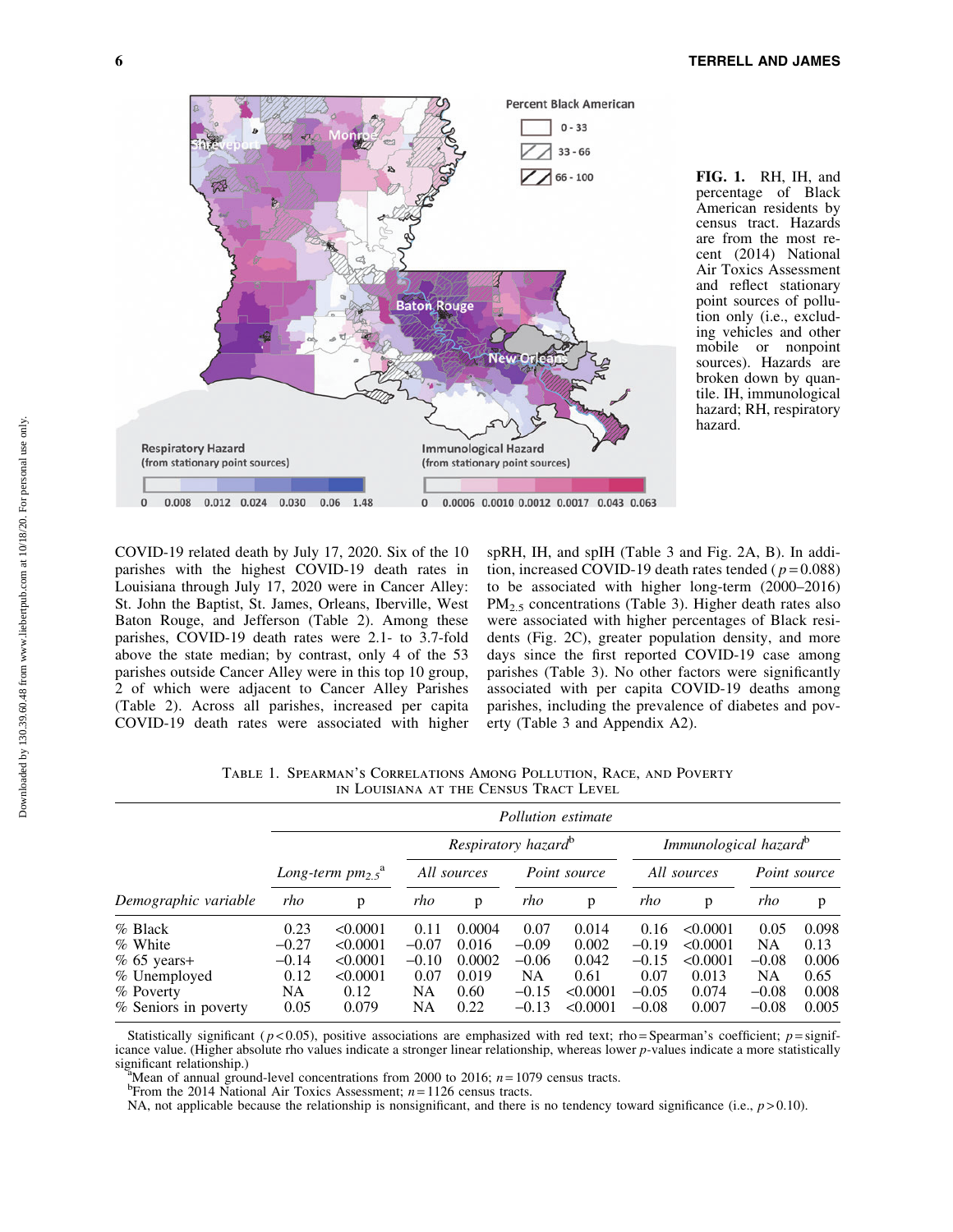#### POLLUTION AND COVID-19 DISPARITIES IN LOUISIANA 7

Table 2. Parishes with the 10 Highest PER CAPITA COVID-19 DEATH RATES IN LOUISIANA, as of July 17, 2020

| Rank                     | Parish                         | COVID-19<br>deaths per<br>10.000<br>population | X-fold<br>above<br>state<br>median | Cancer<br>Alley<br>parish? |
|--------------------------|--------------------------------|------------------------------------------------|------------------------------------|----------------------------|
|                          | State median                   | 5.5                                            |                                    |                            |
| 1                        | <b>Bienville</b>               | 21.2                                           | 3.8                                | N <sub>0</sub>             |
| 2                        | St. John the<br><b>Baptist</b> | 20.5                                           | 3.7                                | Yes                        |
| 3                        | East Feliciana                 | 17.8                                           | 3.2                                | Adjacent                   |
| $\overline{\mathcal{L}}$ | St. James                      | 14.2                                           | 2.6                                | Yes                        |
| 5                        | Orleans                        | 13.9                                           | 2.5                                | Yes                        |
| 6                        | Union                          | 13.6                                           | 2.5                                | N <sub>0</sub>             |
| 7                        | <b>Iberville</b>               | 13.2                                           | 2.4                                | Yes                        |
| 8                        | Pointe Coupee                  | 12.9                                           | 2.3                                | Adjacent                   |
| 9                        | West Baton<br>Rouge            | 12.1                                           | 2.2.                               | Yes                        |
| 10                       | Jefferson                      | 11.5                                           | 2.1                                | Yes                        |

Out of 64 parishes in Louisiana  $(n=11)$  Cancer Alley parishes).

Table 3. Pearson Correlations with Parish-Level per Capita COVID-19 Death Rates, as of July 17, 2020

| Factor                             | r         | P        |
|------------------------------------|-----------|----------|
| Pollution-related                  |           |          |
| Long-term mean $PM_2$ ,            | 0.21      | 0.088    |
| RH-all pollutant sources           | 0.22      | 0.082    |
| RH-stationary point sources        | 0.46      | 0.0001   |
| IH-all pollutant sources           | 0.43      | 0.0004   |
| IH—stationary point sources        | 0.35      | 0.005    |
| Demographic                        |           |          |
| Percent Black                      | 0.32      | 0.011    |
| Percent White                      | $-0.34$   | 0.006    |
| Percent 65 years+                  | <b>NA</b> | 0.79     |
| Socioeconomic                      |           |          |
| People in poverty $(\%)$           | NA.       | 0.82     |
| Seniors in poverty $(\%)$          | NA.       | 0.97     |
| Unemployment rate (%)              | NA.       | 0.97     |
| Health                             |           |          |
| Diabetes (% of adults aged $20+$ ) | NA.       | 0.69     |
| Obesity (% of adults aged $20+$ )  | NA        | 0.48     |
| Smoking $(\%)^a$                   | $-0.28$   | 0.026    |
| Other                              |           |          |
| Population density                 | 0.37      | 0.003    |
| Days since first case              | 0.47      | < 0.0001 |

 $n = 64$  parishes; statistically significant ( $p < 0.05$ ) positive associations are emphasized with red text; *r* = Pearson's coefficient; *p* = significance value. (Higher *r* values indicate a stronger linear relationship, whereas lower *p* values indicate a more statistically significant relationship.)

<sup>a</sup>Analyzed using Spearman's correlation, as data were nonnormally distributed and transformation did not improve normality.

# Long-term changes in emissions and ground-level concentrations of  $PM_{2.5}$  in Louisiana

Annual  $PM_{2.5}$  emissions (all sources combined) in Louisiana decreased 17% overall from 1990 to 2017, based on National Inventory Trends Data (Fig. 3A). Total industrial  $PM<sub>2.5</sub>$  emissions were similar between 1990 and 2017, but with large variations in the interim (Fig. 3B). Some of this fluctuation may be due to reported changes in EPA's estimation methodology.<sup>42</sup> Vehicle  $PM_{2.5}$  emissions decreased progressively from 1990 to 2017, dropping 75% overall (Fig. 3B). Fuel combustion from electric utilities decreased overall by 67%, whereas fuel combustion from other sources (i.e., residential, commercial, and institutional) gradually declined by 68% across this period (Fig. 3B). Industrial sources accounted for 20% of Louisiana's total  $PM<sub>2.5</sub>$ emissions in 1990, but they accounted for 25% in 2017 (Fig. 3A). From 2014 to 2017, overall emissions declined by 20%, vehicle emissions declined by 29%, and emissions from nonindustrial fuel combustion declined by 18%, whereas industrial  $PM_{2.5}$  emissions increased by 33% (Fig. 3B).

Surface-level  $PM<sub>2.5</sub>$  concentrations declined statewide from 2000 to 2015, based on modeled satellite data (Fig. 4A). These concentrations subsequently increased from 2016 to 2018 across southern Louisiana (Fig. 4A). From 2000 to  $\sim$  2015, Louisiana's major cities were  $PM_{2.5}$  pollution hotspots (from south to north): New Orleans, Lake Charles, Lafayette, Baton Rouge, Alexandria, Shreveport, and Monroe (Fig. 4 A, B). In 2017 and 2018, the highest levels of  $PM_{2.5}$  pollution occurred over a broad swath of south Louisiana and were no longer concentrated in cities (Fig. 4A).

## **DISCUSSION**

Our analysis yielded three major findings. First, Black communities and economically disadvantaged communities in Louisiana continue to be overburdened with pollution and the associated health risks. Second, increased per-capita COVID-19 death rates among Louisiana parishes are associated with higher estimates of pollution burden and larger percentages of Black residents. In other words, Louisiana's communities of color have long been overburdened with air pollution and are now overburdened with COVID-19. These COVID-19 associations were not driven by the prevalence of diabetes, obesity, or smoking. Finally, Louisiana's patterns of  $PM_{2.5}$  pollution have changed dramatically over time, with vehicle emissions declining substantially, industrial sources becoming a relatively larger fraction of  $PM_{2.5}$ , and the state recently losing ground on long-term air quality improvements.

IH, immunological hazard; NA, not applicable because the relationship is nonsignificant, and there is no tendency toward significance (i.e.,  $p > 0.10$ ); PM, particulate matter; RH, respiratory hazard.

<sup>42</sup>U.S. Environmental Protection Agency. ''2017 National Emissions Inventory Complete Release." 2020. <[https://www](https://www.epa.gov/sites/production/files/2020−04/documents/nei2017_tsd_full_30apr2020.pdf). [.epa.gov/sites/production/files/2020](https://www.epa.gov/sites/production/files/2020−04/documents/nei2017_tsd_full_30apr2020.pdf)-04/documents/nei2017\_tsd\_ [full\\_30apr2020.pdf](https://www.epa.gov/sites/production/files/2020−04/documents/nei2017_tsd_full_30apr2020.pdf)>. Accessed Apr 30, 2020.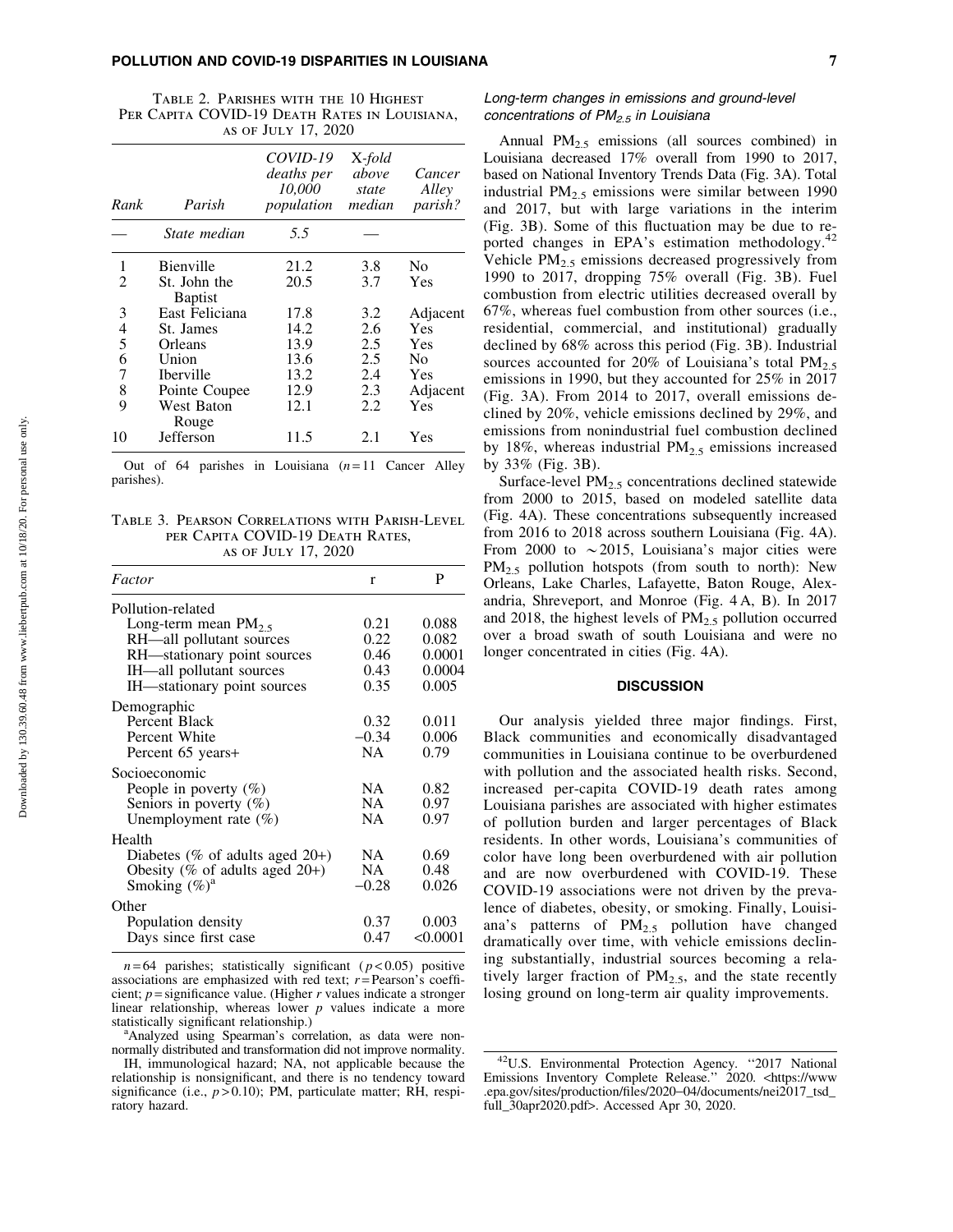

FIG. 2. Geographic distribution of per capita COVID-19 death rates (reported through July 17, 2020), relative to  $\hat{R}H(\mathbf{A})$ ,  $\hat{H}(\mathbf{B})$ , and percentage of Black American residents (C). Hazards are from the most recent (2014) National Air Toxics Assessment and reflect stationary point sources of pollution only (i.e., excluding vehicles and other mobile or nonpoint sources). Hazards are broken down by quantile.

Our findings are consistent with previous research demonstrating racial and economic disparities in pollution burden in Cancer Alley, using other datasets. Specifically, James *et al.* (2012) demonstrated that air pollution in this region disproportionately affects socially disadvantaged and racial minority communities, using Cancer Risk estimates from the EPA's 2005 National Air Toxics Assessment (NATA). Perera and Lam (2013) reported that Cancer Alley communities located close to toxin-emitting facilities were disproportionately minority and disproportionately impoverished, using EPA Toxic Release Inventory data. In this study, we relied on longterm  $PM_{2.5}$  concentrations estimated from satellite data, $43$  as well as on RH Index and IH Index from the EPA's most recent (2014) NATA. Thus, there are now at least three independent datasets that provide evidence of

<sup>43</sup>vanDonkelaar *et al.* ''Regional Estimates of Chemical Composition of Fine Particulate Matter Using a Combined Geoscience-Statistical Method with Information from Satellites, Models, and Monitors.''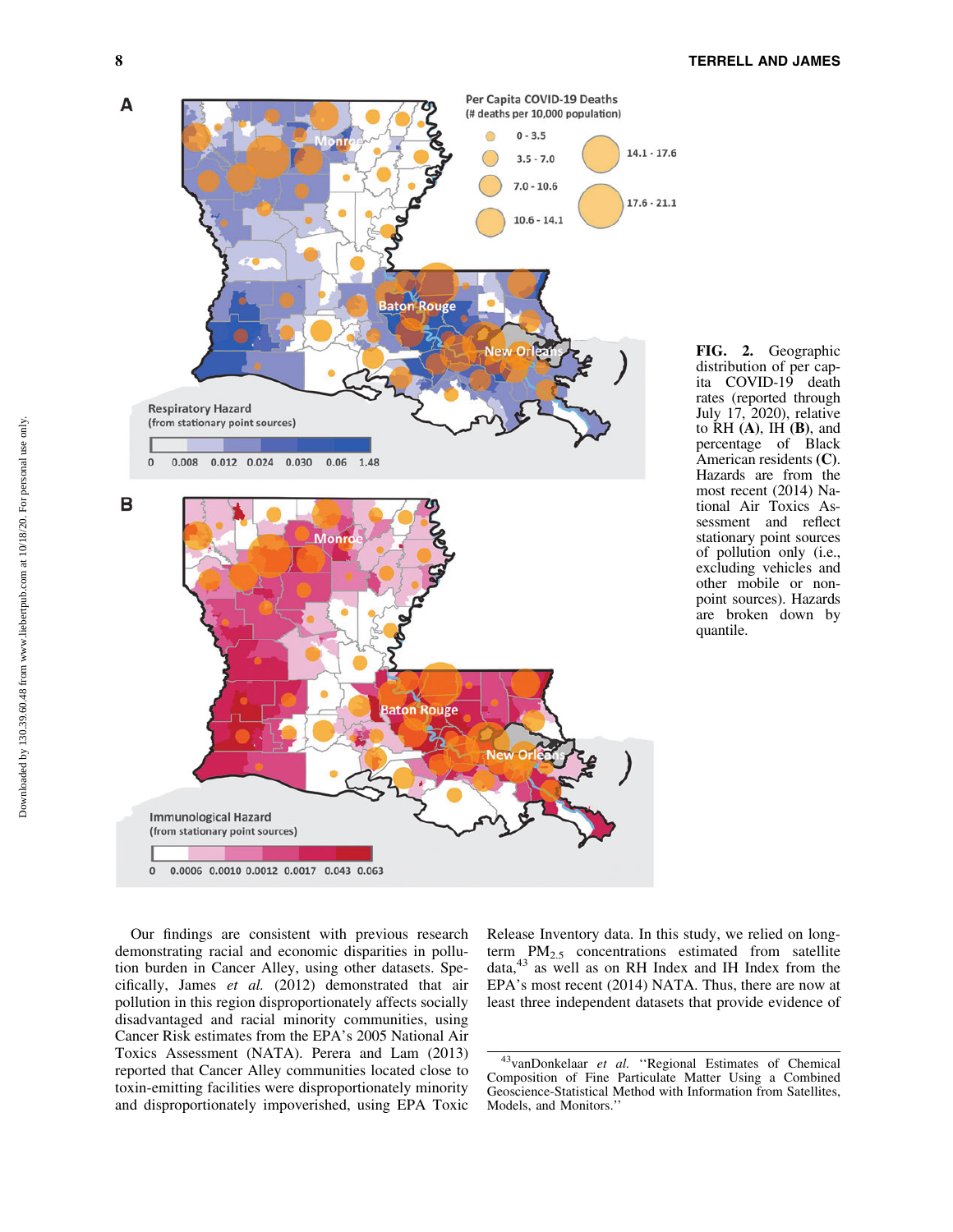

racial and socioeconomic disparities in pollution burden in Louisiana. Although the correlation coefficients reported here are generally low, these values indicate the strength of the linear relationship between two variables. It is important to consider that these relationships may be more complex than a simple linear association. For example, the relationship between pollution and race may be different for heavily polluted areas compared with moderately polluted areas. Fully characterizing the nature of these relationships was beyond the scope of

-Fuel combustion - other sources

 $-Total$ 

this exploratory analysis, but it is a priority for future research and may provide insight into the drivers of pollution and COVID-19 disparities in Louisiana. Further, these relationships should be explored by using finer-scale COVID-19 data (e.g., from census tracts), once that information becomes available from the Louisiana Department of Health.

Understanding temporal changes in pollutant concentrations and the relative contributions of different emission sources may help address pollution disparities. We

FIG. 3. Emissions of  $PM_{2.5}$  over time by source category with (A) and without (B) total emissions from all sources included. Miscellaneous sources are omitted from these figures (but included in the calculation of total emissions) to better illustrate the relative contributions of these source categories. See methods for more information on source categories. Values from<br>the 2017 National the  $2017$ Emissions Inventory Trends dataset. \*Data unavailable for 1991– 1995. PM, particulate matter.

FIG. 2. (*Continued*).

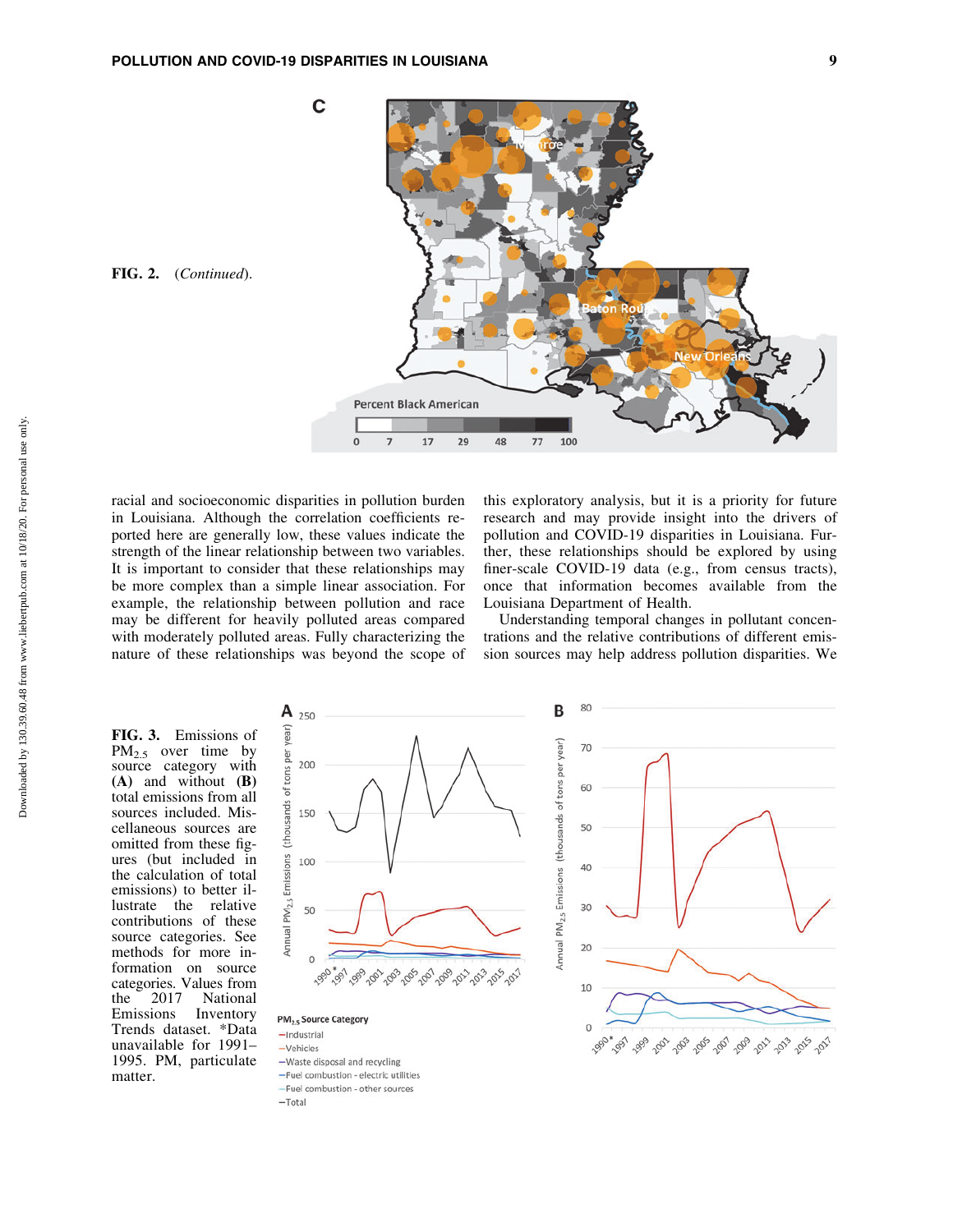

FIG. 4. Levels of PM<sub>2.5</sub> in Louisiana over time, relative to the overall U.S. long-term average  $(8.4 \text{ }\mu\text{g/m}^3)$ ; from Wu *et al.*, 2020), with the upper limit of the scale set to illustrate changes over time (A) or hotspots in cities (B).

found that, overall, concentrations of  $PM_{2.5}$  have declined substantially in Louisiana overall the past two decades (Fig. 4A). This decline has manifested in two ways: the disappearance of  $PM_{2.5}$  hotspots from cities and lower  $PM_{2.5}$  levels across the entire state (Fig. 4 A, B). Contributing factors likely include the decommissioning of coal-fired power plants in the broader region<sup>44</sup> and the observed 75% reduction in vehicle emissions since 1990 (Fig. 3). By contrast, industrial emissions remained relatively unchanged in 2017 compared with 1990, despite substantial variation in the interim (Fig. 3). Thus, we found no evidence that industrial sources are responsible for the steady decline in  $PM<sub>2.5</sub>$  concentrations observed in Louisiana from 2000 to 2015.

Lowered  $PM_{2.5}$  concentrations have not been maintained in all regions of Louisiana; the southern part of the state (including Cancer Alley) has, in the last couple of years, lost ground on long-term improvements in  $PM_{2.5}$ (Fig. 4). Although identifying the reasons for this trend is beyond the scope of our study, we note that industrial PM<sub>2.5</sub> emissions (from all sources combined) increased by a third from 2014 to 2017, the most recent year for which data are available (Fig. 3). Regardless, our findings directly contradict the Louisiana petrochemical industry's current focus on vehicle emissions as a major source

of PM<sub>2.5</sub> pollution in Louisiana<sup>45</sup> and refute the narrative that ''growing industry is actually causing emissions to go down, not up.''<sup>46</sup> Importantly, our study indicates that pollution disparities in Louisiana are not simply the result of vehicle emissions or urbanization, because disparities persisted when pollution data (RH) were limited to stationary point sources (e.g., excluding vehicles and residences; Tables 1 and 3). Importantly, health risks from stationary point sources (i.e., spRH and spIH) also were associated with higher per capita COVID-19 death rates (Table 3). Collectively, these findings are consistent with well-publicized concerns that toxin-emitting industrial facilities represent a serious health threat and are disproportionately impacting impoverished Black communities in Cancer Alley. $47$ 

<sup>44&#</sup>x27;'More U.S. Coal-Fired Power Plants Are Decommissioning as Retirements Continue.'' <[https://www.eia.gov/todayinenergy/](https://www.eia.gov/todayinenergy/detail.php?id=40212) [detail.php?id=40212](https://www.eia.gov/todayinenergy/detail.php?id=40212)>. (Last Accessed on May 8, 2020).

<sup>&</sup>lt;sup>45</sup>Cardé. "Studies Show Link between Pollution and COVID-19 Mortality."<br><sup>46</sup>''75 Percent Improvement in 30 Years Is a Win for

Louisiana Communities.'' 47The Lens. ''Behind The Lens Episode 54: 'Targeting Black Communities as Sites for Industrial Pollution Is Environmental Racism, and Is Unacceptable'.'' October 2019. <[https://](https://thelensnola.org/2019/10/25/behind-the-lens-episode-54-targeting-Black-communities-as-sites-for-industrial-pollution-is-environmental-racism-and-is-unacceptable/>;) [thelensnola.org/2019/10/25/behind-the-lens-episode-54-targeting-](https://thelensnola.org/2019/10/25/behind-the-lens-episode-54-targeting-Black-communities-as-sites-for-industrial-pollution-is-environmental-racism-and-is-unacceptable/>;)[Black-communities-as-sites-for-industrial-pollution-is-environmental](https://thelensnola.org/2019/10/25/behind-the-lens-episode-54-targeting-Black-communities-as-sites-for-industrial-pollution-is-environmental-racism-and-is-unacceptable/>;)[racism-and-is-unacceptable/](https://thelensnola.org/2019/10/25/behind-the-lens-episode-54-targeting-Black-communities-as-sites-for-industrial-pollution-is-environmental-racism-and-is-unacceptable/>;)>; Accessed May 2, 2020. Polluter's Paradise. ''Welcome to 'Cancer Alley,' Where Toxic Air Is About to Get Worse.'' ProPublica. <[https://www.propublica.org/](https://www.propublica.org/article/welcome-to-cancer-alley-where-toxic-air-is-about-to-get-worse) [article/welcome-to-cancer-alley-where-toxic-air-is-about-to-get](https://www.propublica.org/article/welcome-to-cancer-alley-where-toxic-air-is-about-to-get-worse)[worse](https://www.propublica.org/article/welcome-to-cancer-alley-where-toxic-air-is-about-to-get-worse)>. (Last accessed on May 2, 2020).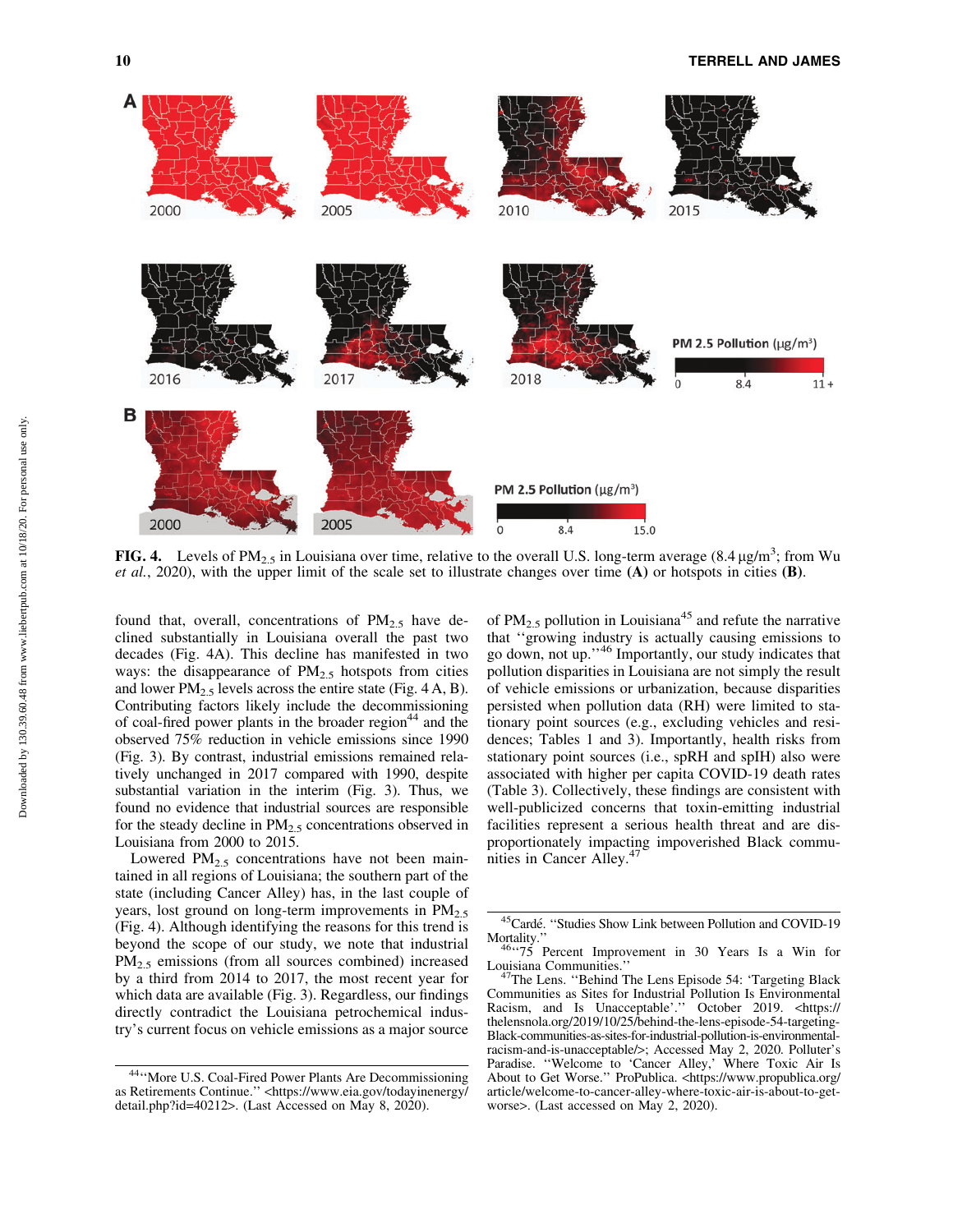# POLLUTION AND COVID-19 DISPARITIES IN LOUISIANA 11

Although Cancer Alley communities and their allies have been fighting for environmental justice for decades, the COVID-19 pandemic highlights the urgency of this issue. Louisiana's pollution disparities are evidenced by multiple independent data sources, including those reported here, and it is imperative that environmental decision makers and public health professionals in Louisiana acknowledge and address these inequities. Central to this goal is the need for more extensive air quality monitoring in Louisiana. The current network of monitors operated by the LDEQ is grossly inadequate. For example, LDEQ monitors  $PM_{2.5}$  levels at only 20 sites across the state (an area of more than  $52,000$  square miles).<sup>48</sup> The lack of air quality data in Louisiana is particularly conspicuous in Cancer Alley, with only one  $PM<sub>2.5</sub>$  monitor for determining National Ambient Air Quality Standards (NAAQS) compliance along the  $\sim$ 130 river-mile stretch of the Mississippi River in between Baton Rouge and Jefferson Parish.<sup>4</sup> Public access to reliable, continuous local air quality data is essential to promoting public health and environmental justice in vulnerable communities. Our study emphasizes the value of this information, as well as the need to consider long-term exposure to certain pollutants (i.e., those posing RHs or IHs) as a risk factor for respiratory disease, including COVID-19. Framing pollution in this context will help advance public health efforts for communities worldwide, including those in Cancer Alley, that are overburdened with pollution.

#### ACKNOWLEDGMENTS

The authors thank the Concerned Citizens of St. John for their role in initiating this study. Constructive feedback from Lisa Jordan, Director of the Tulane Environmental Law Clinic, and several anonymous reviewers helped strengthen this article. These foundations had no role in the design, analysis, or interpretation of this research.

# AUTHOR DISCLOSURE STATEMENT

No competing financial interests exist.

#### FUNDING INFORMATION

Funding was provided by the McKnight Foundation. (Grant No. 17-487) and the Deer Creek Foundation (Grant No. 1913B).

<sup>&</sup>lt;sup>48</sup>"Louisiana Department of Environmental Quality. Louisiana Ambient Air Monitoring Sites.'' <[https://www.deq.louisiana](https://www.deq.louisiana.gov/assets/docs/Air/LouisianaAmbientAirMonitoringSites.pdf) [.gov/assets/docs/Air/LouisianaAmbientAirMonitoringSites.pdf](https://www.deq.louisiana.gov/assets/docs/Air/LouisianaAmbientAirMonitoringSites.pdf)>. (Last accessed on May 2, 2020). 49''Louisiana Department of Environmental Quality. Louisi-

ana Ambient Air Monitoring Sites.''